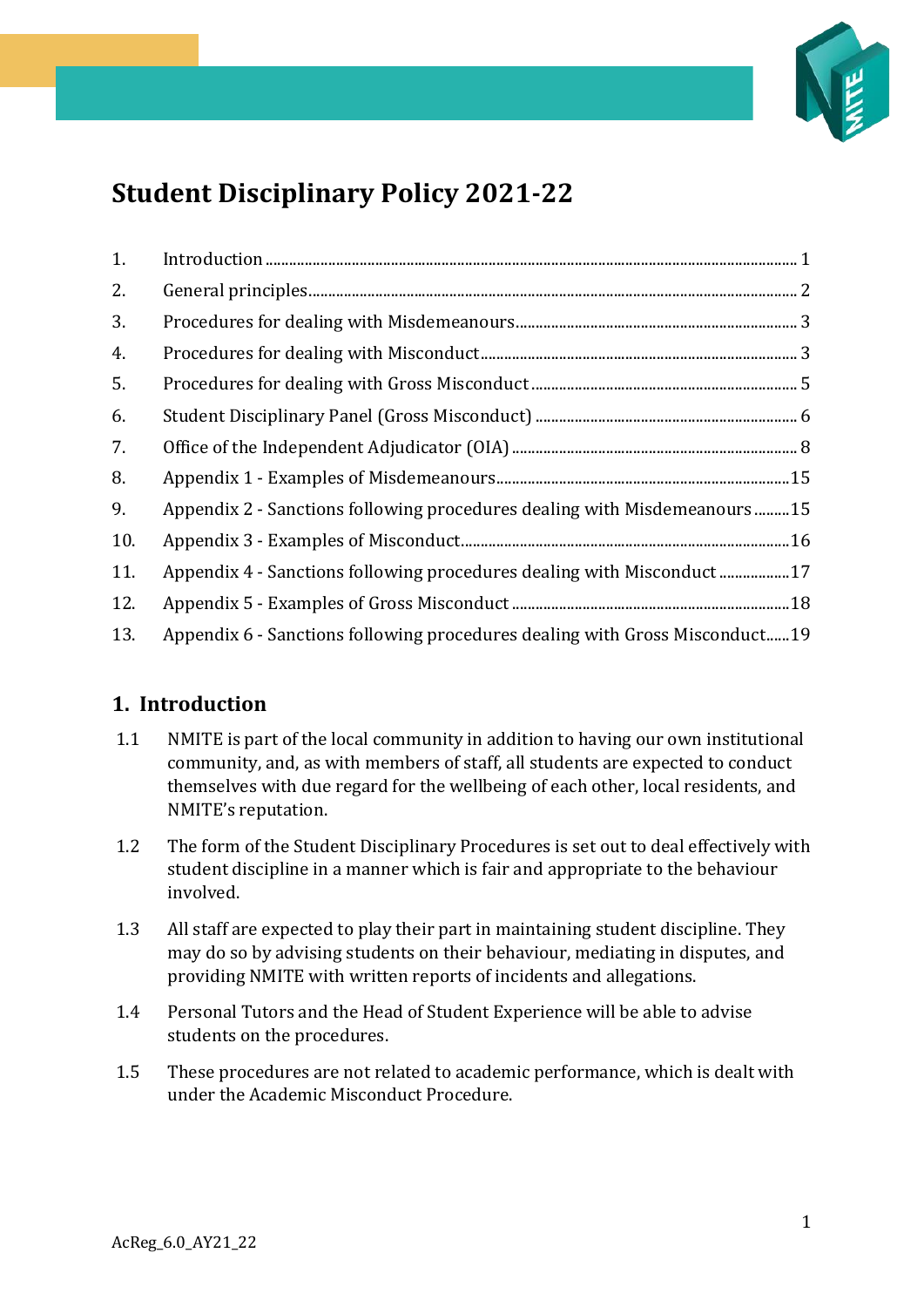

## <span id="page-1-0"></span>**2. General principles**

- 2.1 NMITE is committed to upholding the highest ethical standards and to carrying out its activities fairly, honestly, openly and in a legally compliant manner.
- 2.2 When dealing with reported incidents, or allegations of students suspected of misconduct, NMITE will endeavour to address in a manner that:
	- i. where appropriate, seeks to resolve issues relating to non-academic student discipline informally through our student support system;
	- ii. manages allegations, investigations, and outcomes fairly, transparently and with appropriate seriousness;
	- iii. is carried out in a reasonable and transparent timescale;
	- iv. allows all parties to learn from the experience;
	- v. is in accordance with the policies and practices of both NMITE and The Open University;
- vi. has due regard to any applicable law.
- 2.3 NMITE operates the Students' Disciplinary Procedure to ensure that all disciplinary matters are dealt with fairly and quickly.
- 2.4 Allegations or complaints regarding student conduct may be brought to NMITE's attention by any member of staff or student(s) or by third parties.
- 2.5 This procedure should be read in conjunction with other NMITE student related policies and procedures, including but not limited to: Code of Conduct, Student Bullying & Harassment Policy, Drug and Alcohol Policy, Student Equality, Diversity and Inclusion Policy, IT Acceptable Usage Policy, Student Social Media Guidelines and Student Handbook.
- 2.6 Where there is reason to believe that a student may have committed a criminal offence, NMITE is committed to informing the police. NMITE reserves the right to defer any disciplinary proceedings until the police have completed their investigations, and the matter has been dealt with by the police or by a court of law.
- 2.7 Students are responsible for their visitors to NMITE (including residential accommodation and social venues/events) and will be held liable for their behaviour on campus which may result in fines in relation to any damages caused being levied against the student.
- 2.8 Recovery of costs for damages may be invoiced directly to students without a formal hearing but only after the student has been communicated with in this regard.
- 2.9 All damages to NMITE property must be paid for. They will be determined by the most appropriate member of staff for the area the proposed fines relate to, and in conjunction with the Academic Registrar, to ensure parity of treatment for all students.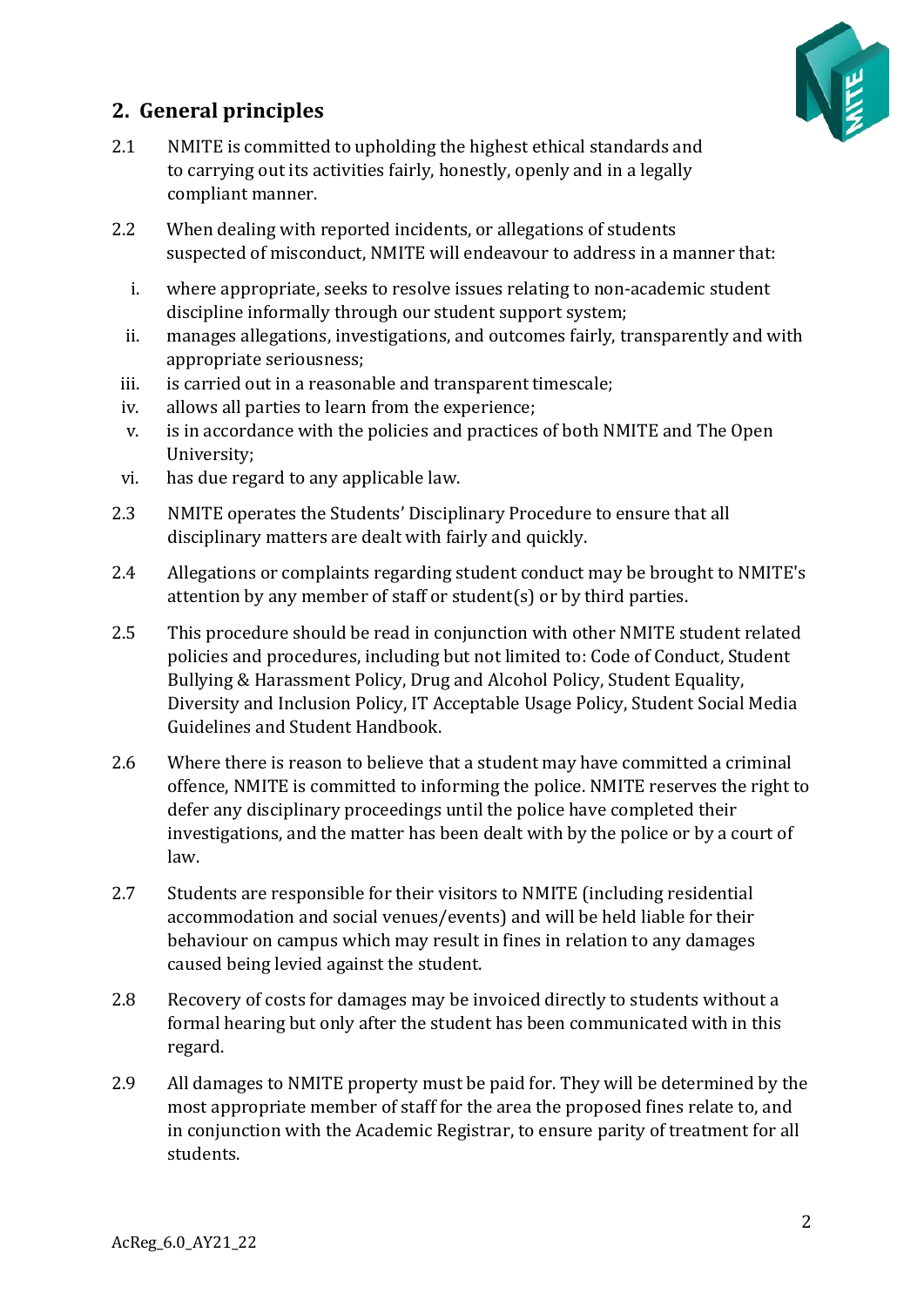

2.10 The student will be provided with a breakdown of costs and offered the option of a payment plan. Fines will not exceed the cost of repair or replacement. Unpaid fines may result in more severe penalties including further disciplinary action or a suspension of registration.

### <span id="page-2-0"></span>**3. Procedures for dealing with Misdemeanours**

Please also refer to quick reference flow chart on Page 9.

- 3.1 These procedures may be used for minor breaches of discipline. A list of examples can be found in Appendix 1.
- 3.2 A senior member of staff (normally at the level of Head of Department or above) will appoint a trained member of staff, with no previous knowledge or involvement of the reported incident, to deal with the matter, who may meet the student informally. After investigation, one or more sanctions may be imposed by the member of staff as set out in Appendix 2.
- 3.3 When the sanction is decided, a member of staff will inform the student, and send a copy of the record to the Academic Registrar. This record may be used in future disciplinary hearings.
- 3.4 The student may appeal in writing to the senior manager within seven working days on one or more of the following grounds. The grounds for appeal are:
	- i. Procedural irregularity.

or,

ii. There is new evidence to support the appeal that could not, for good reasons, be presented at the time.

or,

- iii. The penalty was disproportionate to the available evidence.
- 3.5 The student will be informed of the decision within seven working days of receipt of the appeal. This decision will be final, and a letter of Completion of Procedures (CoP) will be issued to the student.

### <span id="page-2-1"></span>**4. Procedures for dealing with Misconduct**

Please also refer to quick reference flow chart on Page 10.

- 4.1 These procedures may be used where the alleged breach of discipline is deemed by the Academic Registrar as more serious than a misdemeanour and a list of examples can be found in Appendix 3. The matter will be dealt with directly by the Academic Registrar or their nominee(s). Persistent misdemeanours may also be referred to the Academic Registrar.
- 4.2 The Academic Registrar or their nominee(s) will investigate the alleged misconduct as quickly as possible. Written reports (from staff, students, and witnesses) of the incident(s) will be required for any subsequent hearing.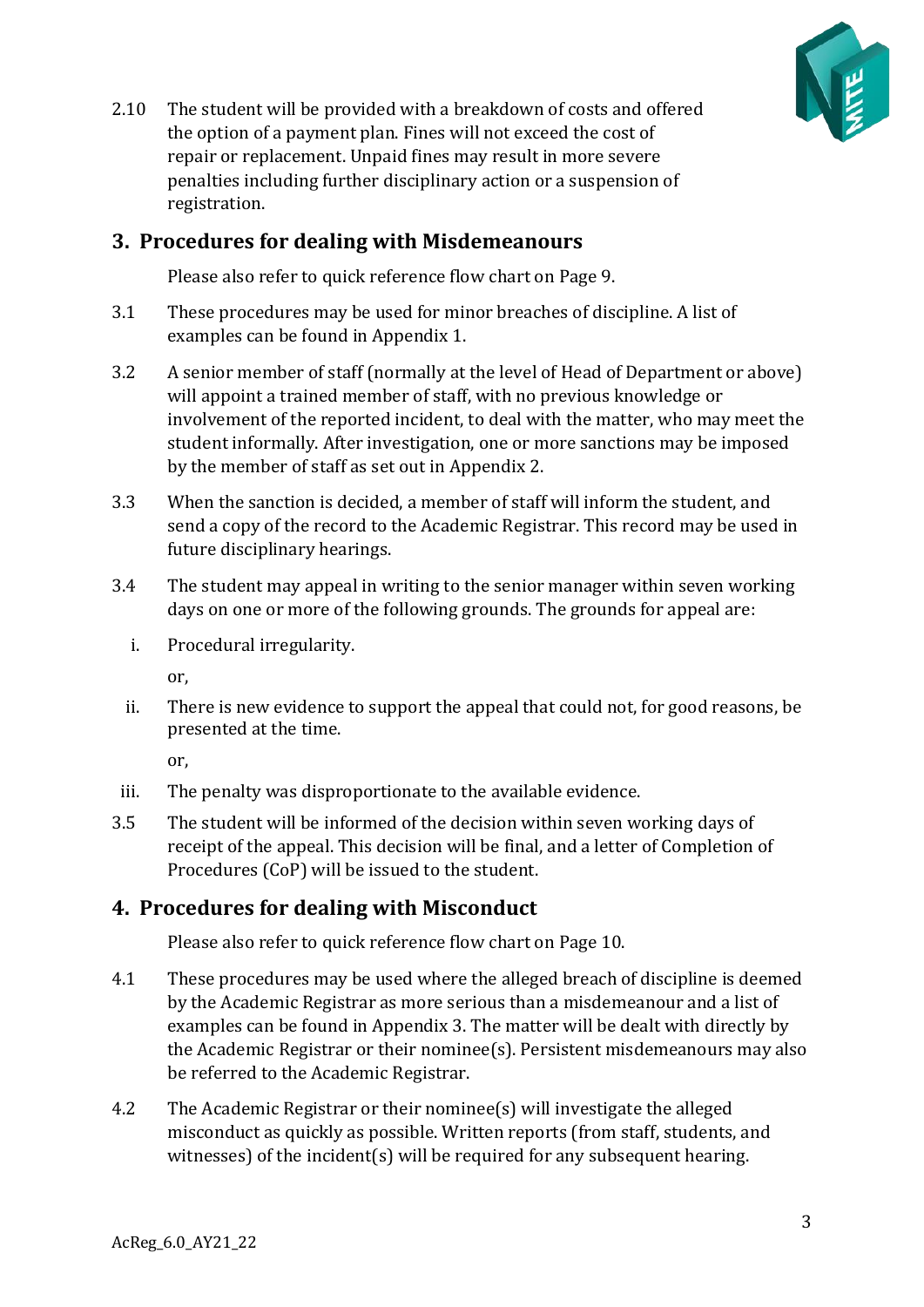

- 4.3 The Academic Registrar or nominee will call the student to a disciplinary hearing – providing no less than five working days notice - which will consist of a panel of no less than two members of staff (and where feasible a student representative). The student has the right to be accompanied by a fellow student or a friend (but the friend may not be a lawyer acting in a professional capacity).
- 4.4 If the student fails to attend the hearing on time or not at all, the panel may proceed in absentia with the evidence presented, unless justifiable notice and a satisfactory explanation is received.
- 4.5 The chair of the panel will outline the procedure and the allegations. The student will be expected to respond personally to the allegations. The accompanying friend may make a supporting statement on the student's behalf. Members of the panel may question the student and other witnesses on the alleged behaviour in order to clarify or amend the report(s). Notes will be kept of the meeting and any decisions made.
- 4.6 The panel will consider its decision in private and may decide on one or more of the sanctions set out in Appendix 4. These sanctions will be recorded in writing and will remain on the student's file for one year unless otherwise specified. Any live sanctions may be produced as evidence in further disciplinary hearings involving the student during that period.
- 4.7 Under normal circumstances, the student will be informed of the panel's decision in writing within seven working days. The student will be informed of his or her right of appeal.
- 4.8 Following the decision of the panel, the student has the right to appeal to a member of the Executive Board not previously associated to the situation under review, within seven working days.
- 4.9 The appeal must be made in writing, clearly stating the reasons. The grounds for appeal are:
	- i. Procedural irregularity.

or,

ii. There is new evidence to support the appeal that could not, for good reasons, be presented at the time.

or,

- iii. The penalty was disproportionate to the available evidence.
- 4.10 Decisions of the panel, including any sanctions imposed, will normally stand until the appeal process has been concluded.
- 4.11 The member of the Executive Board will review the documentation but will not hold a re-hearing of the case.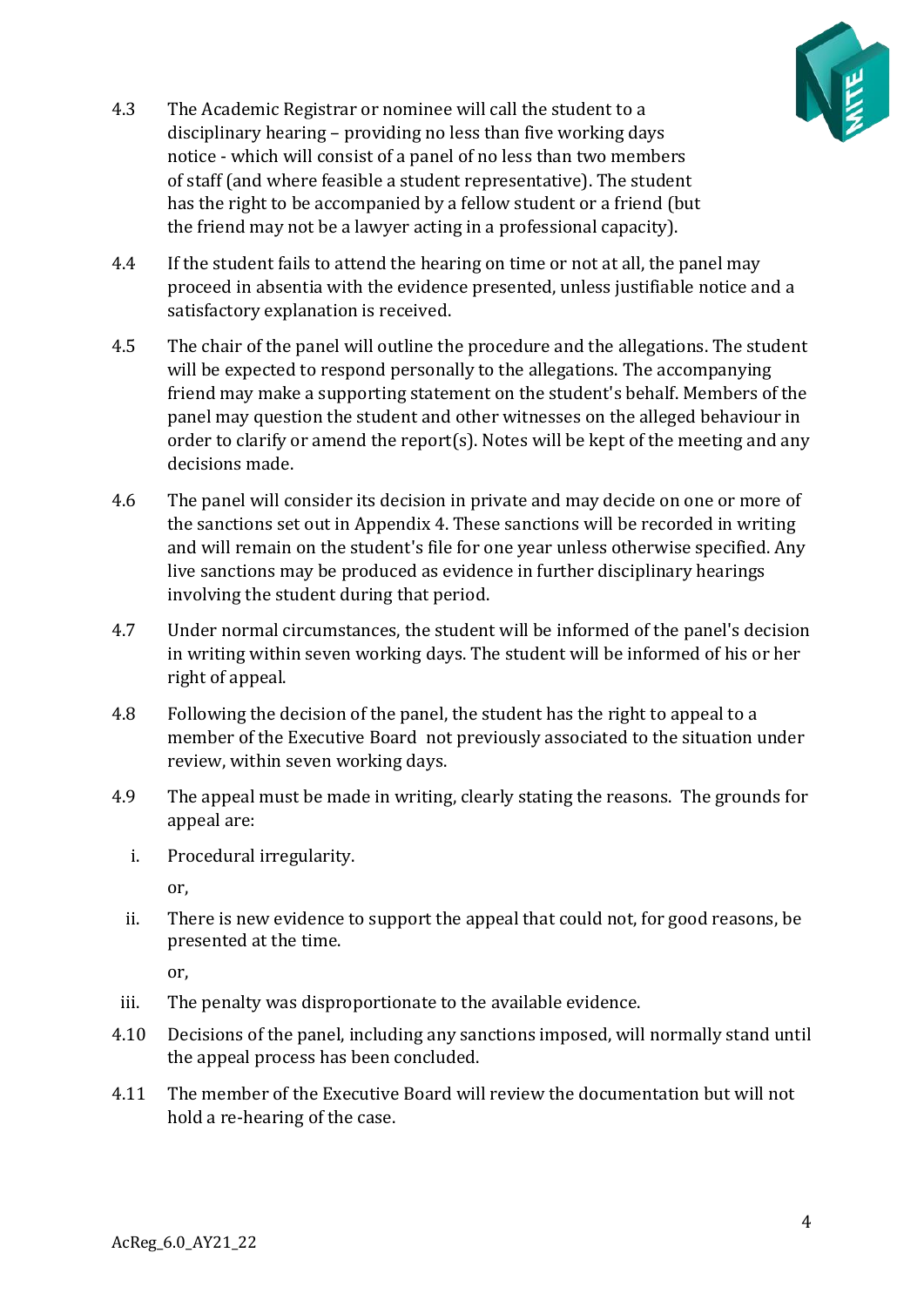

- 4.12 If the member of the Executive Board upholds the appeal, the sanction(s) will be rescinded, and the student's file amended. The student will usually be informed within seven working days.
- 4.13 If the member of the Executive Board rejects the appeal, the student will be given the reasons in writing within seven working days under normal circumstances.
- 4.14 If the member of the Executive Board modifies the sanctions imposed, the student will be given the reasons in writing within seven working days under normal circumstances.
- 4.15 The member of the Executive Board 's decision on this matter shall be final and will be communicated to the student within seven working days under normal circumstances and the letter of decision will serve as the Completion of Procedures (CoP) letter and will be stated as such in the letter.

### <span id="page-4-0"></span>**5. Procedures for dealing with Gross Misconduct**

Please also refer to quick reference flow chart on Page 11.

- 5.1 These procedures may be invoked for more serious breaches of discipline or persistent misconduct. A list of examples can be found in Appendix 5.
- 5.2 Suspension:
	- i. a member of the Executive Board, on grounds of alleged gross misconduct, may suspend a student from NMITE until the investigations are completed, a disciplinary hearing held, and any appeal process concluded. The student will not normally be allowed on NMITE property during this period except with written permission from the Academic Registrar for valid reasons (e.g. attending an assessment).
	- ii. The student will be informed by an appropriate member of staff in the first instance. This will usually be confirmed in writing within seven working days. This communication will provide details of the reasons for the suspension, the expected timeframe and will provide a member of staff as a point of contact for enquiries the student may have within the suspension period.
- iii. The member of the Executive Board will appoint a trained member of staff with no previous knowledge or involvement of the reported incident to undertake an investigation.
- iv. On completion of the investigation, the investigator will present the evidence to the member of the Executive Board.
- v. Additional evidence may come to light in the investigation and may be included in the statement of allegation.
- vi. If the member of the Executive Board decides that after the investigation, the matter does not require further action, the suspension will be lifted immediately, and the student informed as soon as possible.
- vii. On investigation, if there is reason to believe that Misconduct may have occurred (under section 4), member of the Executive Board will refer the matter to a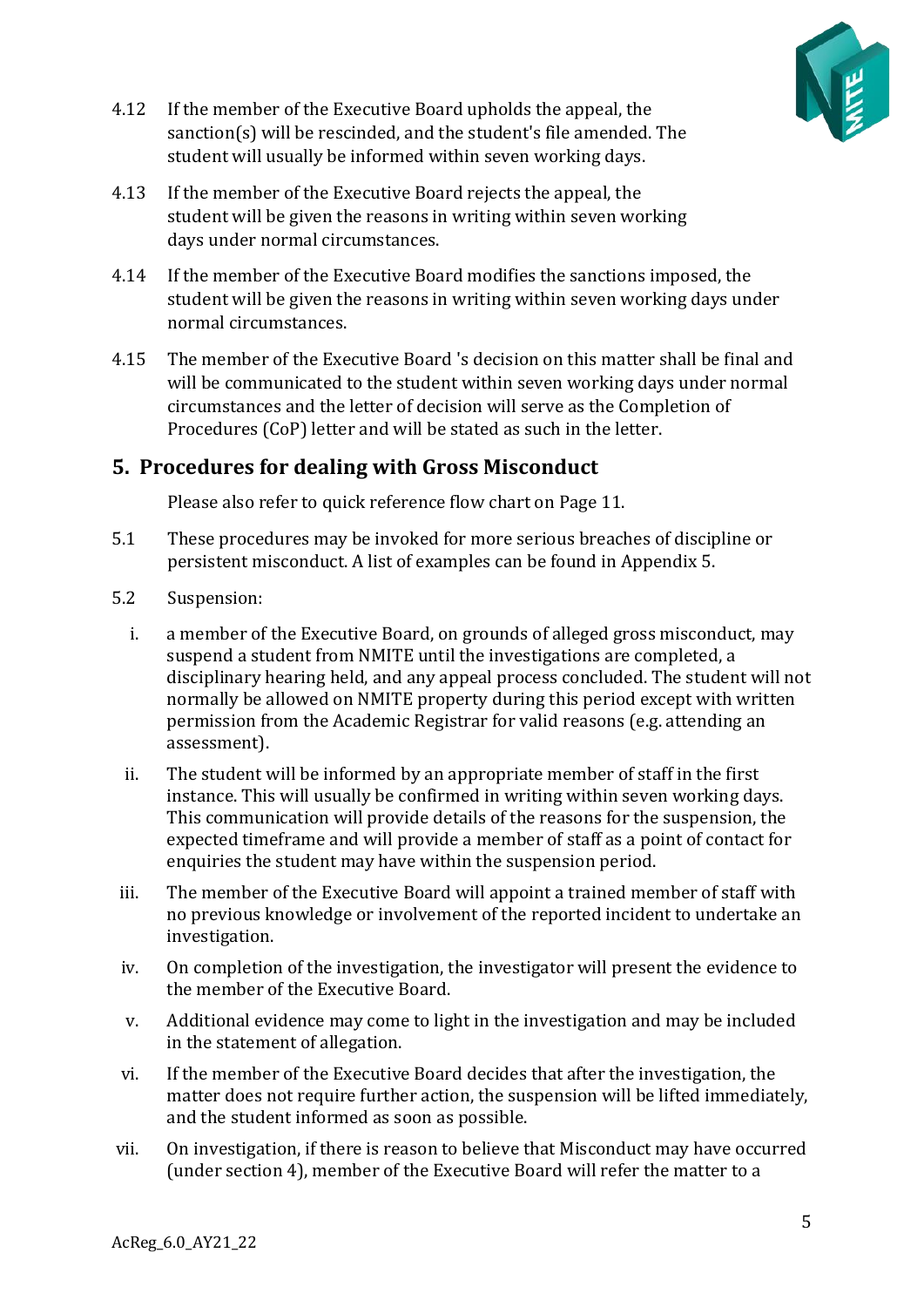

disciplinary panel under section 4 and will follow the procedures set out in section 4.

viii. Following the investigations, if there is reason to believe that Gross Misconduct may have occurred, the matter will be referred to a Student Disciplinary Panel chaired by a member of the Executive Board which will normally hold a hearing within thirty working days of receipt of full reports of the investigation. NMITE will always seek to expedite proceedings at the earliest opportunity.

### <span id="page-5-0"></span>**6. Student Disciplinary Panel (Gross Misconduct)**

Please also refer to quick reference flow chart on Page 12.

- 6.1 The Student Disciplinary Panel hearing will normally be chaired by the member of the Executive Board but excluding the Chief Executive Officer. It will include at least one senior member of NMITE staff and a representative with no prior association with the matter(s) being investigated. A secretary will be in attendance to take notes of the hearing. Others may be requested to attend.
- 6.2 The student will be invited to attend the hearing (with the time and place specified) - providing no less than five working days notice - by the Chair of the Panel. The student has the right to be accompanied by a fellow student or a friend (but the friend may not be a lawyer acting in a professional capacity).
- 6.3 The panel will receive the Statement of Particulars of Alleged Gross Misconduct, written reports about the allegations, new evidence from the investigation and any relevant live written warnings or other sanctions.
- 6.4 The student will receive all the papers given to panel and any subsequent papers, no less than five working days before the panel meets.
- 6.5 The student may submit a written response to the allegations within three working days of receiving the allegations, which then will be forwarded to the panel.
- 6.6 If the student fails to attend the Student Disciplinary Panel hearing on time or not at all, the members may proceed in absentia with the evidence presented.
- 6.7 At the hearing, the chair of the panel will outline the allegations in the report(s) and any relevant live written warnings or other sanctions imposed by previous disciplinary hearings.
- 6.8 The student will be expected to respond personally to the allegations. The accompanying fellow student or friend may make a supporting statement on the student's behalf.
- 6.9 Members of the panel may question the student on the alleged behaviour in order to clarify or amend the report(s).
- 6.10 The panel will consider its decision in private after all the evidence has been heard. The decision will be communicated by the chair to the student in writing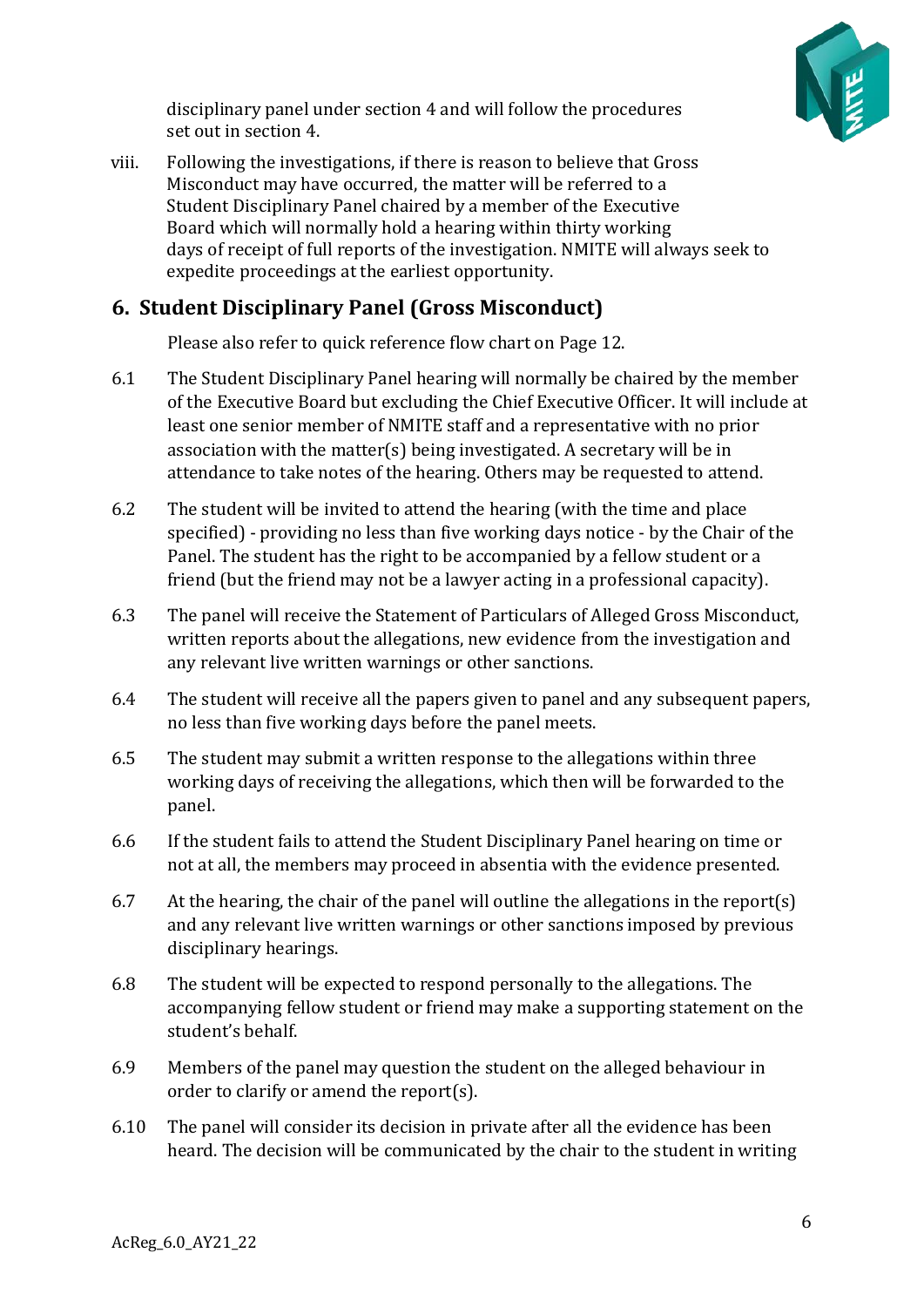

usually within seven working days of the hearing. The Academic Registrar will be informed of the decision.

- 6.11 The panel may decide to impose one or more of the sanctions set out in Appendix 6. These sanctions will be recorded in writing and held in the Academic Registrar's office. The record will remain on the student's file for a time specified by the panel. Any live sanctions may be produced as evidence in disciplinary hearings involving the student during that period.
- 6.12 The notes of the hearing, written reports and decisions will be kept in a central file in the Academic Registrar's office.
- 6.13 The student has the right to appeal against any decision by the Student Disciplinary Panel.

Please also refer to quick reference flow chart on Page 13.

- 6.14 The student will be informed about their right of appeal, which must be made in writing to the Chief Executive Officer within seven working days stating the grounds for the appeal. See Appeal Form. The grounds for appeal are:
	- i. Procedural irregularity.

or,

ii. There is new evidence to support the appeal that could not, for good reasons, be presented at the time.

or,

- iii. The penalty was disproportionate to the available evidence.
- 6.15 Decisions made by the Student Disciplinary Panel will stand until the appeal process has been concluded.
- 6.16 The Chief Executive Officer will examine any significant additional or new relevant information which for valid reasons has not been available to date including any irregularities in the disciplinary procedures. The Chief Executive Officer will not hold a re-hearing of the case.
- 6.17 If the Chief Executive Officer upholds the appeal one or more of the sanctions(s) will be rescinded and the record removed from the student's file.
- 6.18 The Chief Executive Officer may decide to uphold the decision of the Student Disciplinary Panel and the original sanction(s).
- 6.19 In the light of new evidence, the Chief Executive Officer may decide to uphold the decision of the Student Disciplinary Panel and increase the penalty if warranted.
- 6.20 The decision of the Chief Executive Officer will be communicated to the student, the Academic Registrar and other appropriate NMITE staff in writing within fourteen working days of receipt of the appeal or as soon as is reasonably possible.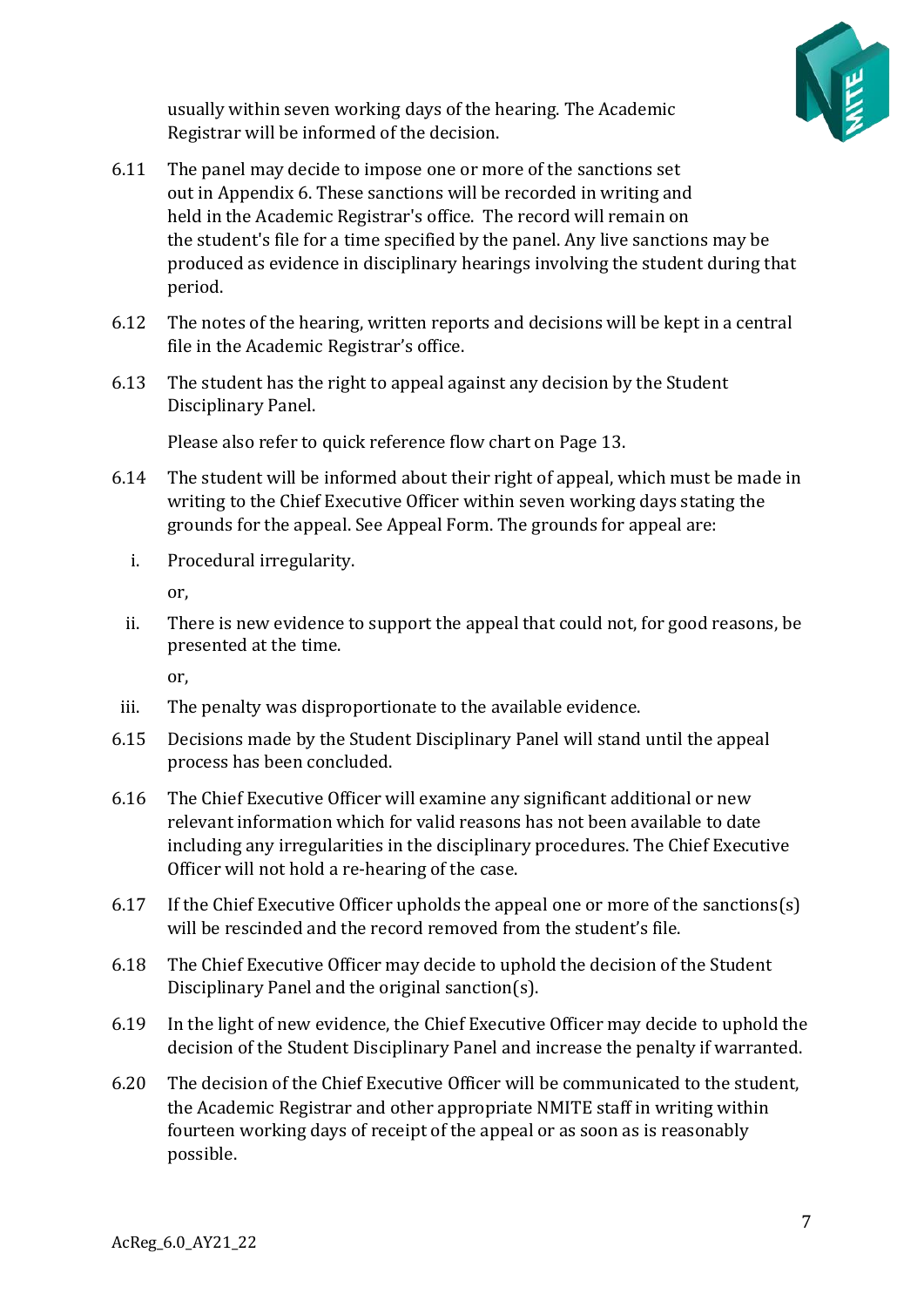

- 6.21 Any written reports and decisions will be held in the Chief Executive Officer 's office.
- 6.22 The decision of the Chief Executive Officer in this matter will be final and completes NMITE's Student Disciplinary Procedures. The letter of decision will serve as the Completion of Procedures (CoP) letter.

## <span id="page-7-0"></span>**7. Office of the Independent Adjudicator (OIA)**

7.1 If a student believes that the internal appeal process has been incorrectly conducted or feels that the outcome is unreasonable in relation to the evidence, then they have the right to raise the matter for external and independent review by the Office of the Independent Adjudicator (OIA) [www.oia.org.uk](http://www.oia.org.uk/) Information on the process may be obtained directly from the OIA at: [http://www.oiahe.org.uk](http://www.oiahe.org.uk/) and will be included in the letter of completion.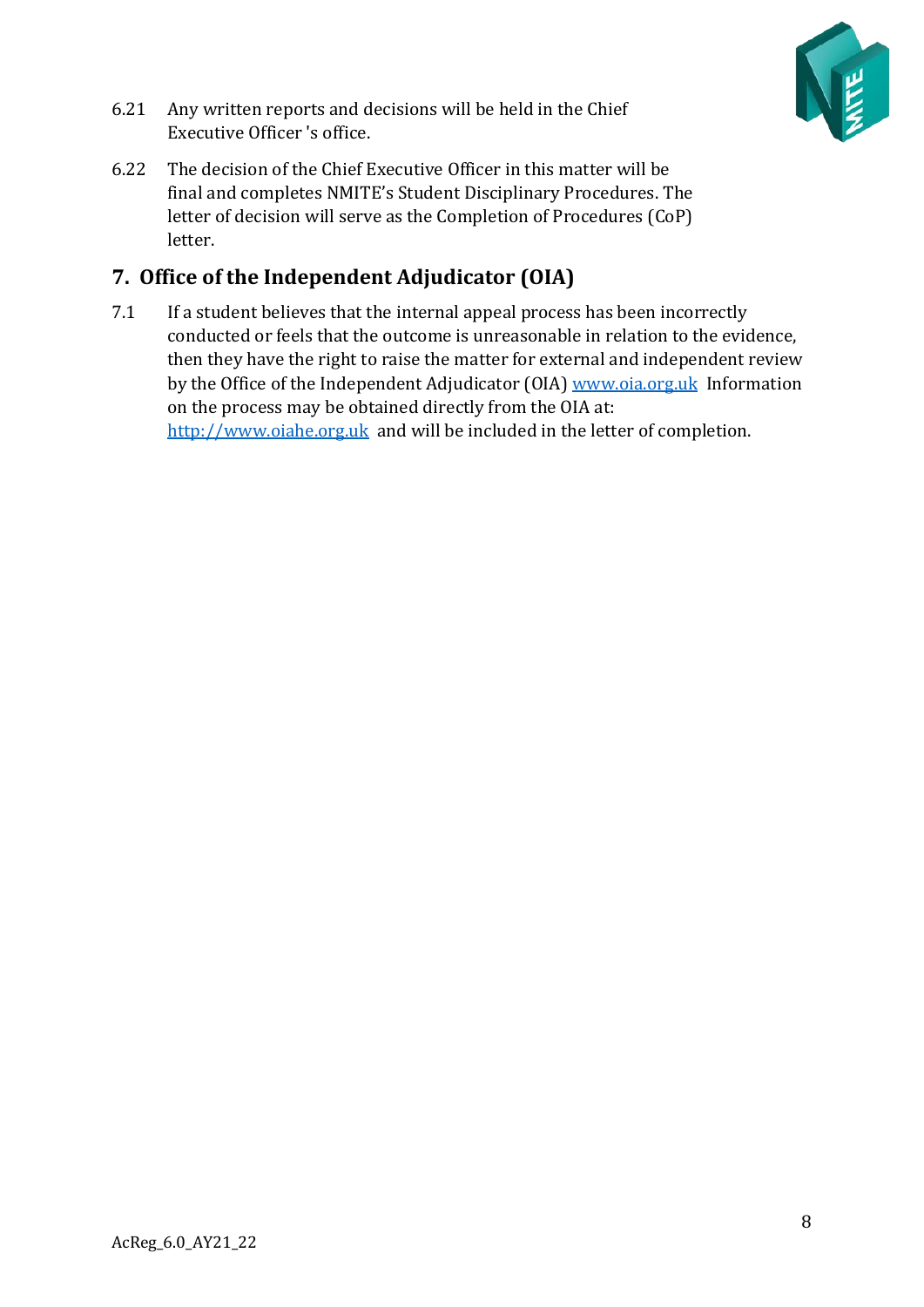

### 1. Misdemeanors

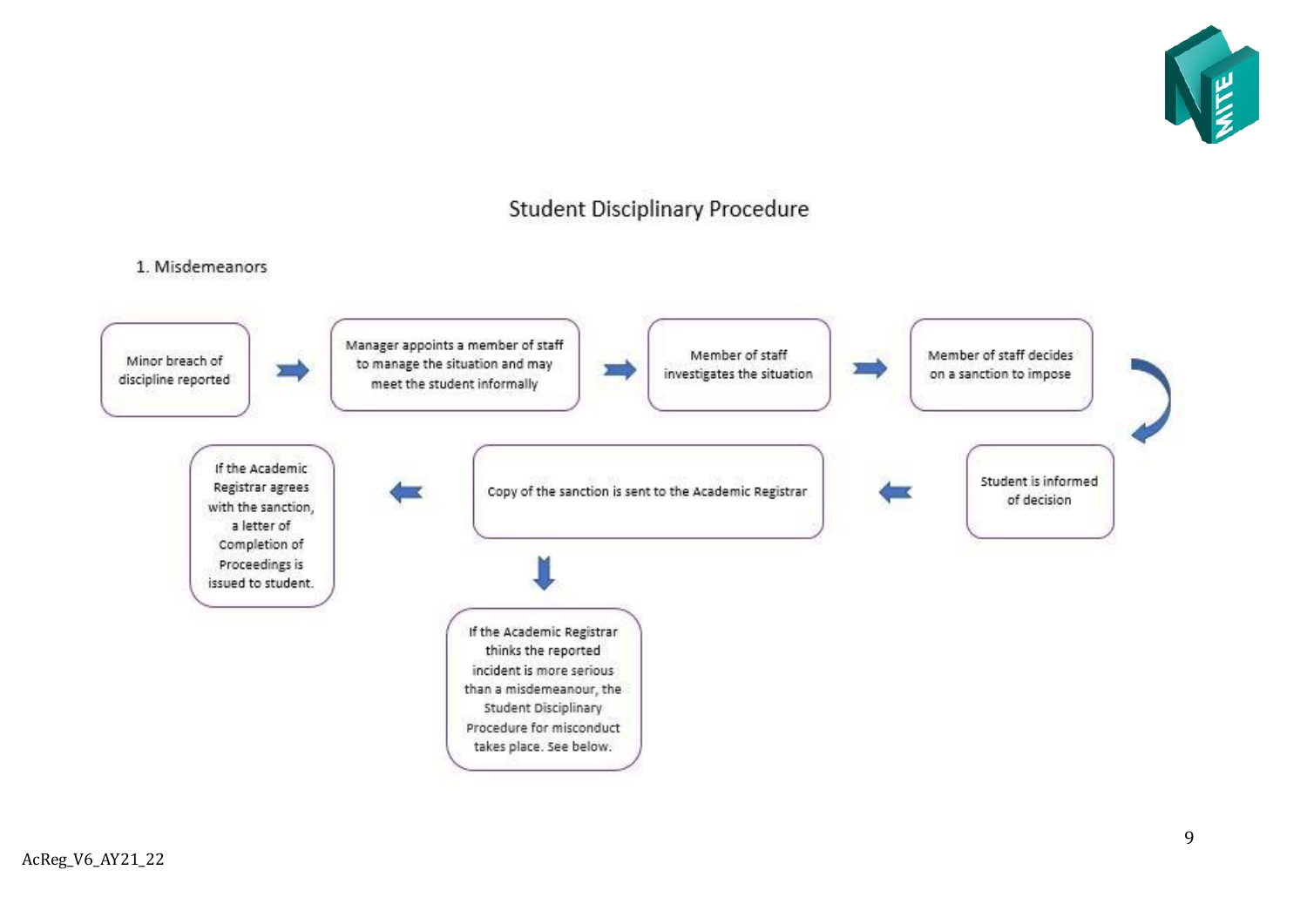

### 2. Misconduct

If a reported incident is deemed to be more serious than a misdemeanour by the Academic Registrar, they will take over the incident and treat it as a misconduct. Repeated misdemeanours may also be referred to the Academic Registrar to take over proceedings.

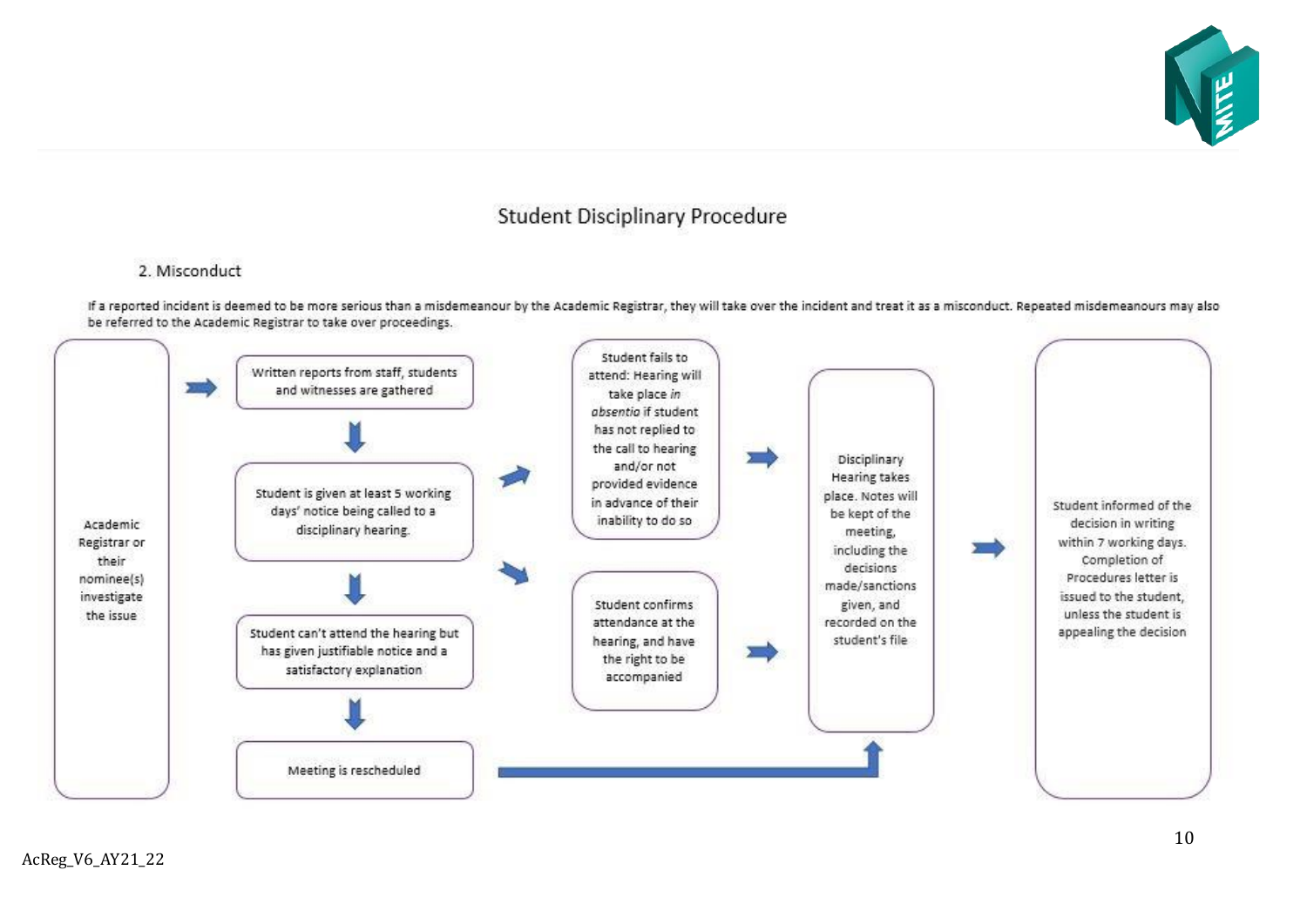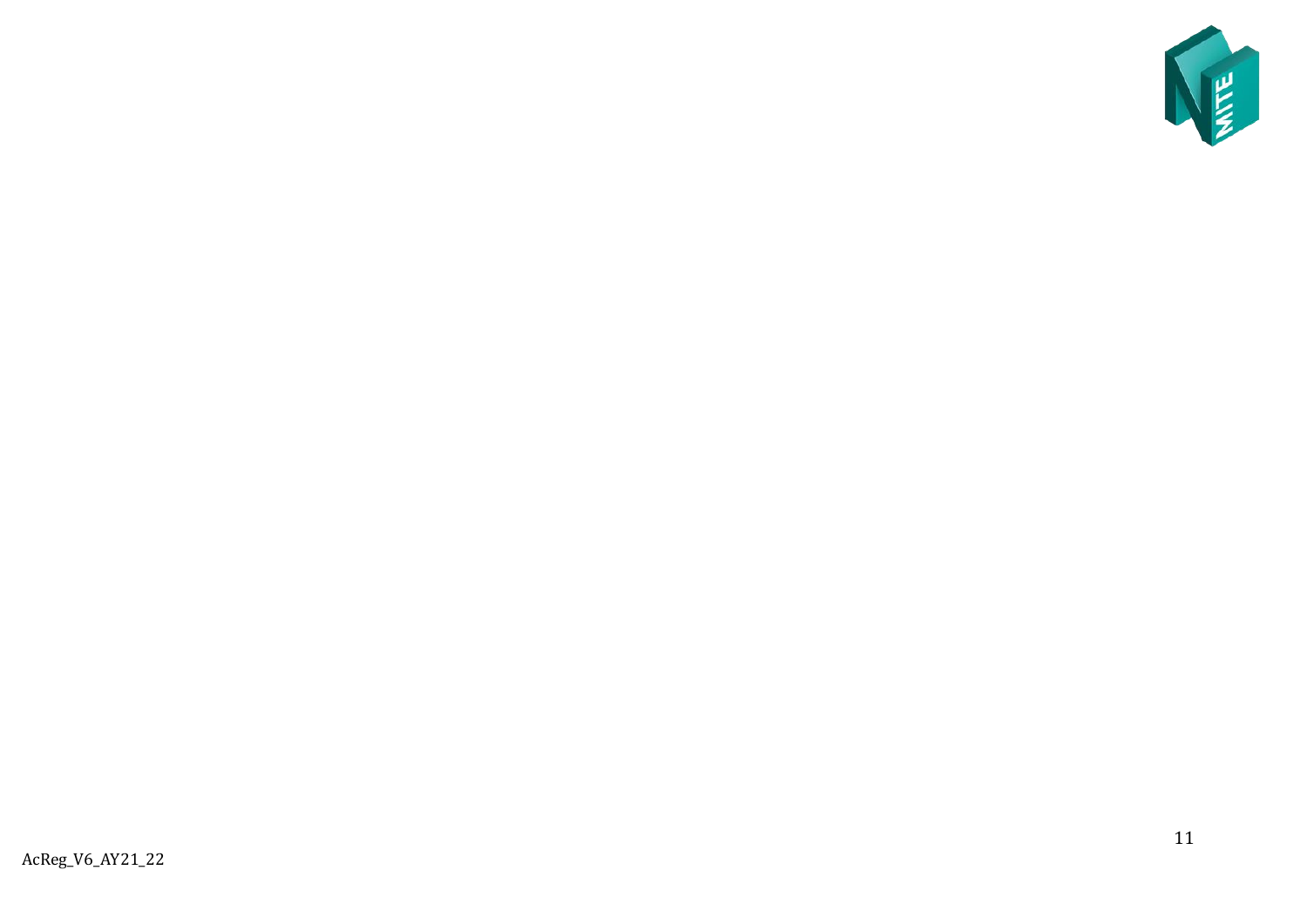

### 3. Gross Misconduct

If a more serious breach of discipline is reported or if a student has persistent reports of misconduct, they may be suspended by a member of the SLT, until the investigations are completed, a disciplinary hearing is held, and any Appeals processes are concluded.

The student will not normally be allowed on NMITE property during this period except with written permission from the Academic Registrar for valid reasons (e.g. attending an assessment).

Student will be informed of suspension by an appropriate member of staff. This will then be confirmed in writing within 7 working days.

Member of SLT appoints an investigator.

y.

After investigations are complete, the investigator will present the evidence to the SLT.

If the SLT has reason to believe that Gross Misconduct may have occurred. The matter will be referred to the Student Disciplinary Panel and a hearing will be held within 30 working days.

 $\overline{\phantom{a}}$ 

# If the SLT has reason to believe that Misconduct may have

occurred, the matter will follow the proceedings for misconduct.

T

If the SLT decides there is no need for further action. the suspension will be lifted immediately, and the student informed.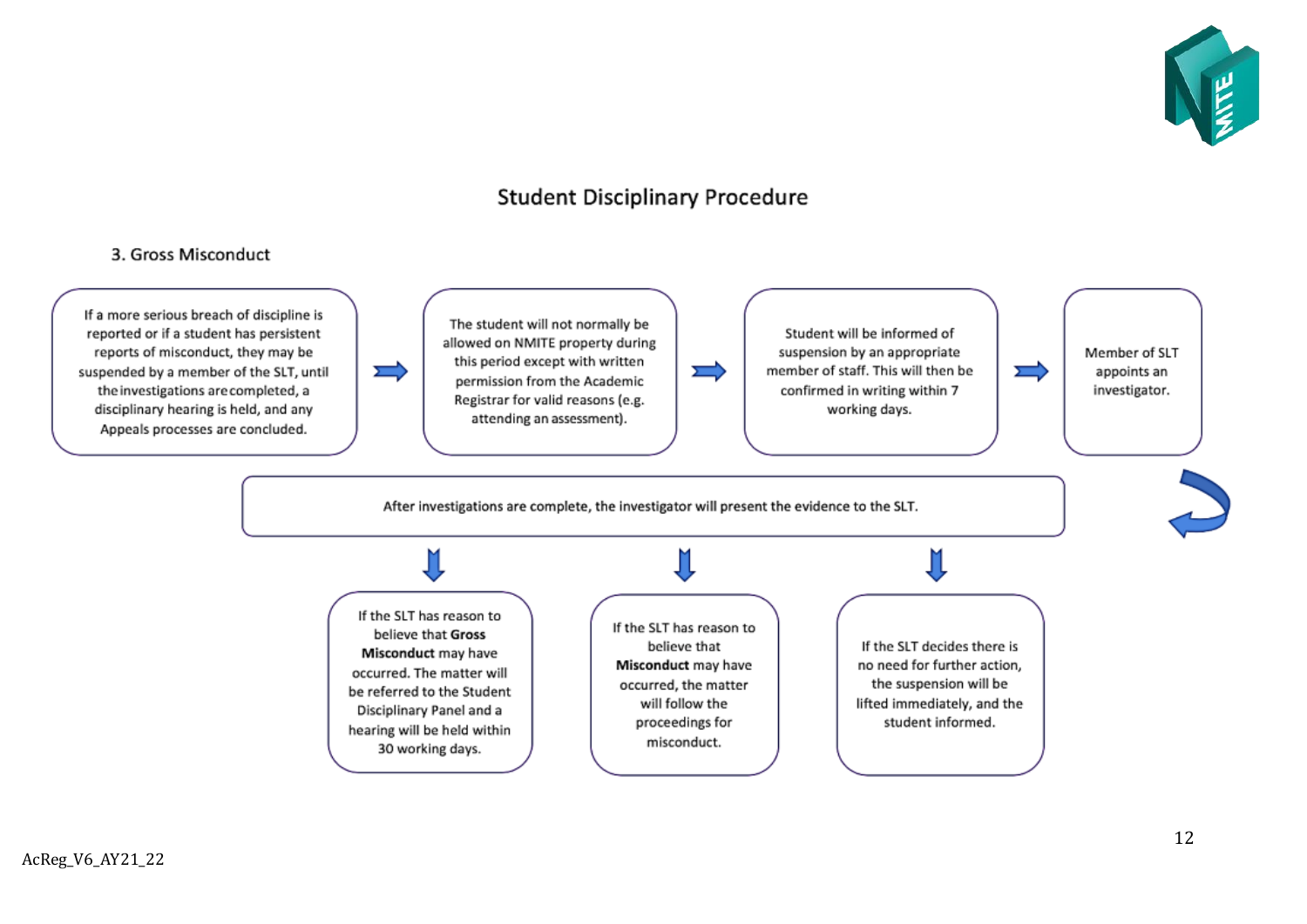

#### Student Disciplinary (Gross Misconduct)

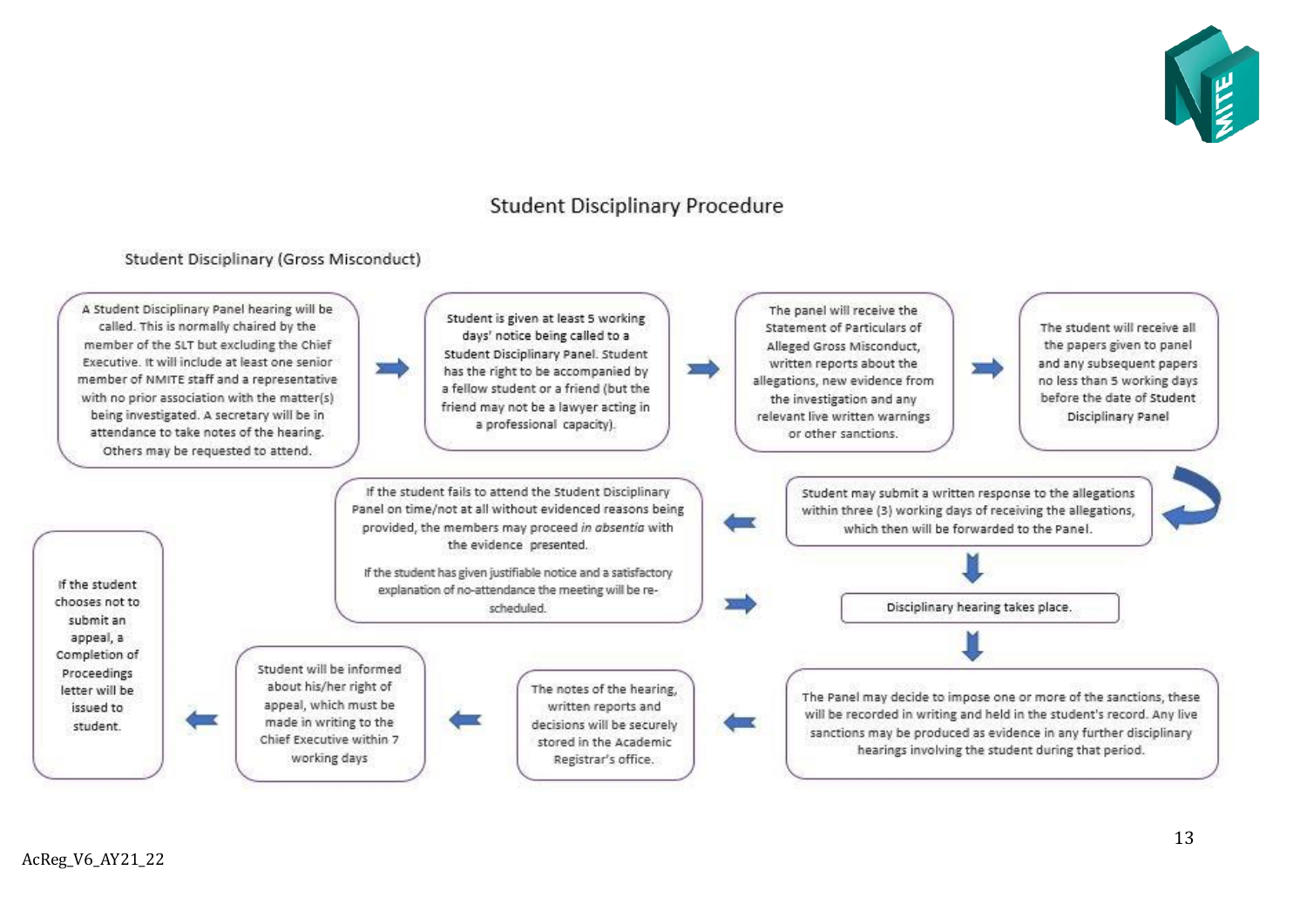



#### Please note:

Any student who considers that NMITE has failed to properly discharge its duties under this procedure should refer to Section 7 of the Student Disciplinary Procedure.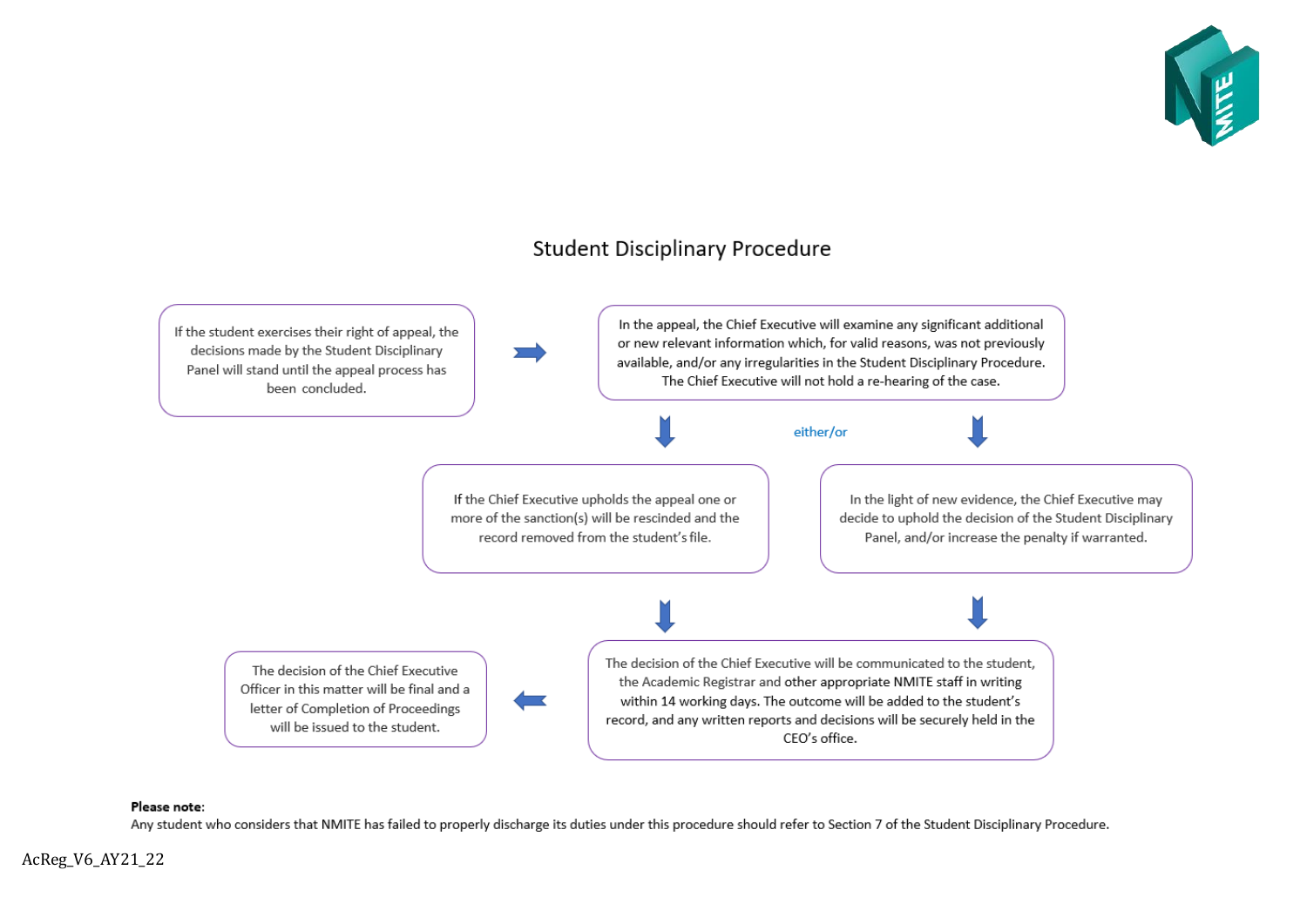

### <span id="page-14-0"></span>**8. Appendix 1 - Examples of Misdemeanours**

(NB. These are examples only and not intended to provide an exhaustive list.)

- i. Minor breaches of the Accommodation Licence Agreement in the residential accommodation.
- ii. Minor disturbance within the premises, grounds, and precincts of NMITE (e.g. adjoining roads or streets).
- iii. Minor disturbance during taught sessions or in learning spaces.
- iv. Minor disturbances during visits to external partners or within the community which do not impinge upon NMITE's reputation.
- v. Minor damage to NMITE property.

### <span id="page-14-1"></span>**9. Appendix 2 - Sanctions following procedures dealing with Misdemeanours**

One or more of the following sanctions may be imposed for proven misdemeanours:

- i. A verbal reprimand.
- ii. A written warning.
- iii. The payment of a fine in relation to any damages caused to property or resources (e.g. learning resources, residential accommodation, fire safety equipment (Ref. 2.10-11)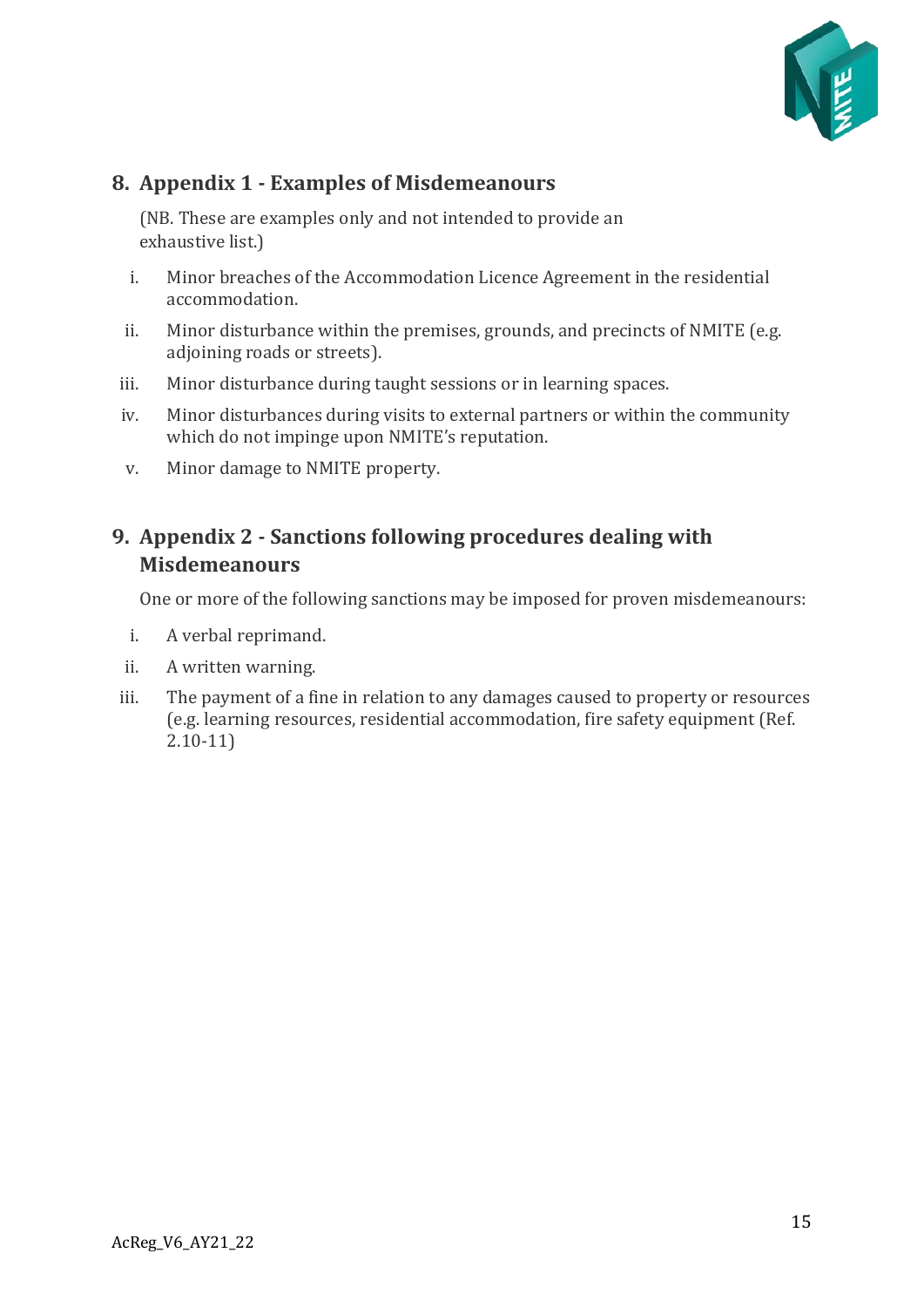

### <span id="page-15-0"></span>**10. Appendix 3 - Examples of Misconduct**

(NB. These are examples only and not intended to provide an exhaustive list.)

- i. Disruption of, or improper interference with the academic, administrative, sporting, social or other NMITE activities, wherever they are held.
- ii. Obstruction of, or improper interference with, the functions, duties or activities of any student, member of staff, or other NMITE employee or any authorised visitor.
- iii. Unauthorised possession of NMITE property or property of another member of the NMITE community or guest.
- iv. Unauthorised possession of public property (e.g. road signs).
- v. Bullying or harassment of students or staff (including cyber-bullying).
- vi. A false or malicious accusation against staff or students.
- vii. Misuse or unauthorised use of NMITE premises or items of property, (including computer misuse – please refer to the IT Acceptable Usage Policy
- viii. Breaches of the provisions of the NMITE's Freedom of Speech Policy.
- ix. Conduct that damages or destroys the property of other institutions or businesses to which students have access (including sporting venues).
- x. Behaviour that may be offensive or cause a nuisance to local residents, students, families, and visitors.
- xi. Behaviour that may be offensive to partner organisations or other members of the learning community.
- xii. Inappropriate use of internet, internet social networking sites (e.g. Facebook, Twitter, etc.) and text messaging.
- xiii. Knowingly making a false statement to any NMITE employee or agent on matter related to NMITE.
- xiv. Failure to disclose name and other relevant details to an NMITE officer or employee in circumstances when it is reasonable to require that such information be given (e.g. security staff investigating an incident).
- xv. Conduct that damages or attempts to damage NMITE property, or property which belongs to other members of NMITE and/or its visitors.
- xvi. Persistent serious misconduct or disregard of a previous live written warning.
- xvii. For students who are in NMITE's residential accommodation or managed accommodation: serious or persistent breach of the Accommodation Licence Agreement.
- xviii. Failure to comply with a previously imposed penalty under these procedures.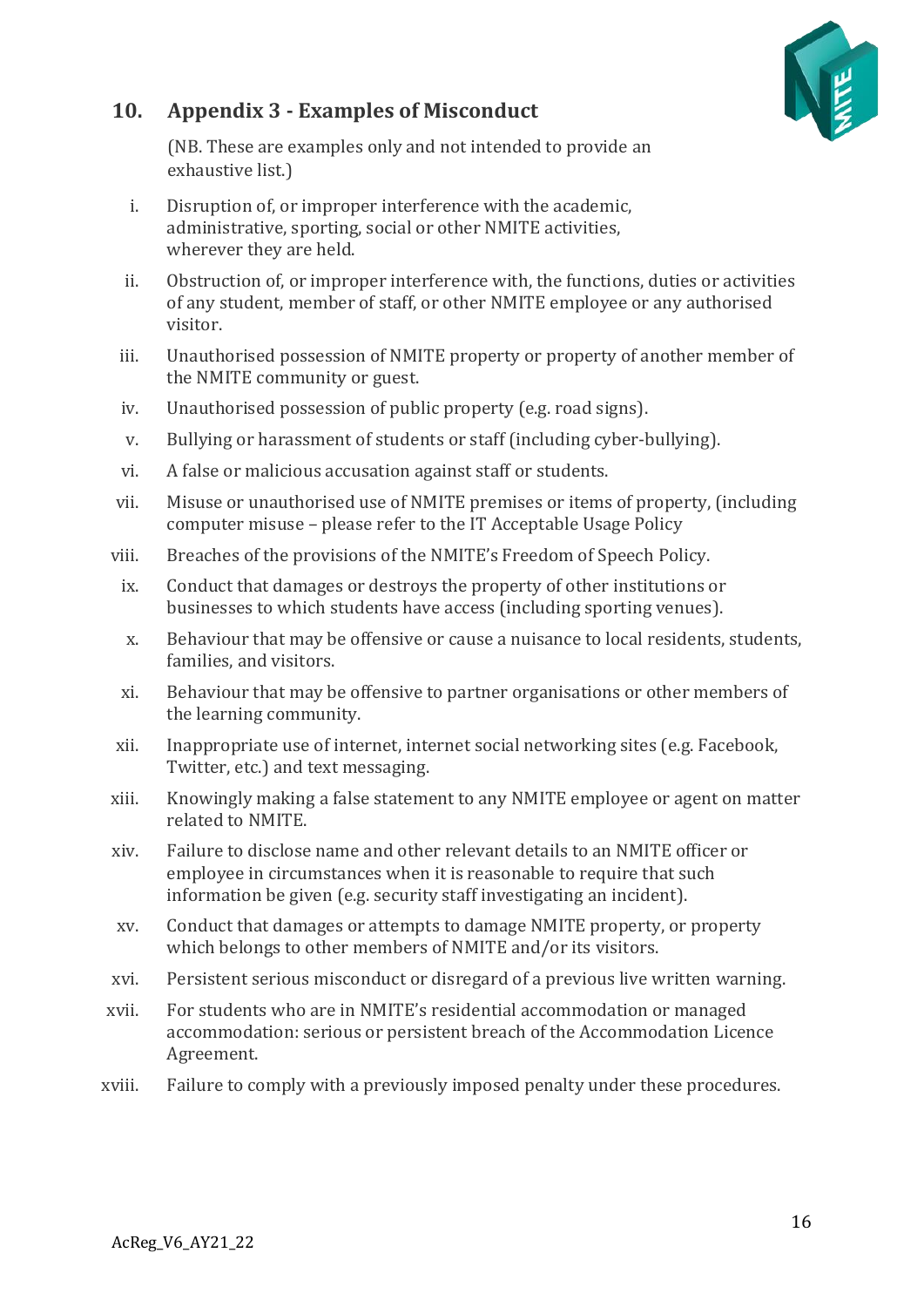

# <span id="page-16-0"></span>**11. Appendix 4 - Sanctions following procedures dealing with Misconduct**

One or more of the following sanctions may be imposed by the panel:

- i. Termination of the Accommodation Licence Agreement.
- ii. A ban from entering the residential accommodation for a stated period.
- iii. A ban from all areas of NMITE for a specified period.
- iv. A ban from all areas of NMITE except learning and teaching facilities for a specified period.
- v. A ban from attending the Graduation Ceremony.
- vi. A written warning placed on file for a specified period (normally one year).
- vii. The payment of a fine in relation to any damages caused to property or resources (e.g. learning resources, residential accommodation, fire safety equipment (Ref. 2.10-11) A requirement on the student to give an undertaking as to his/her future conduct within NMITE;
- viii. Another appropriate measure related to the offence (e.g. a letter of apology).

### **Note:**

- (a) These sanctions will be recorded in writing by the Academic Registrar and will remain on the student's file for one year, or for the length of time indicated by the disciplinary panel.
- (b) Any live sanctions may be produced as evidence in disciplinary hearings involving the student during that year.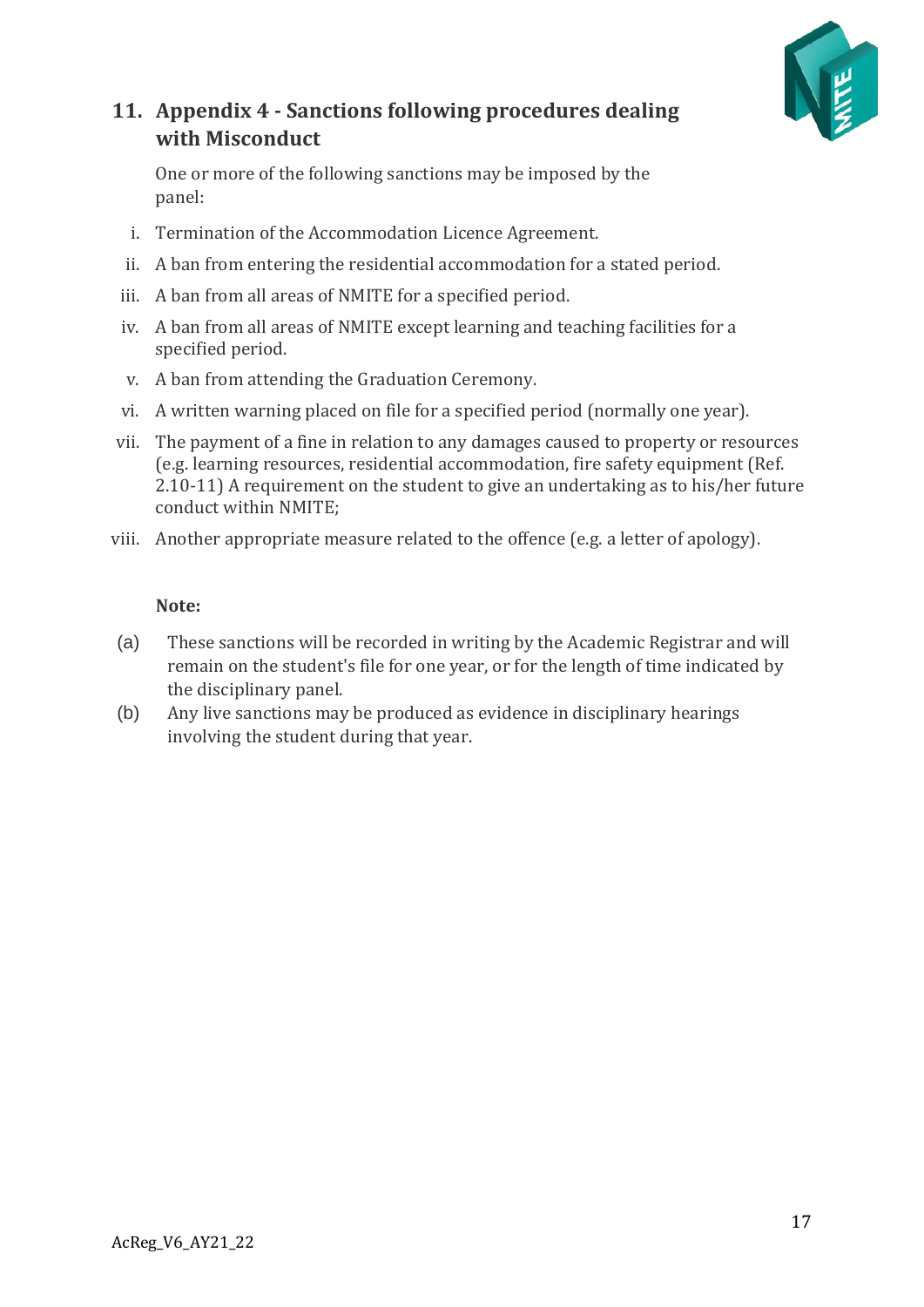

### <span id="page-17-0"></span>**12. Appendix 5 - Examples of Gross Misconduct**

(NB. These are examples only and not intended to provide an exhaustive list.)

- i. Fraud perpetrated against NMITE and/or its staff or students.
- ii. Theft of NMITE property or the property of its staff, students, or visitors.
- iii. Criminal damage of NMITE property, the property of another student or of a neighbour.
- iv. Falsely misrepresenting NMITE.
- v. Misleading NMITE (e.g. in relation to prior academic qualifications, criminal involvement, etc.).
- vi. Not complying with reasonable requests for important information (e.g. academic qualifications, information pertaining to incidents, etc.).
- vii. Intentional or reckless behaviour that constitutes a threat to the personal safety of staff and students of NMITE and/or its visitors.
- viii. Aggressive and threatening behaviour against members of staff, students, or visitors.
	- ix. Discriminatory acts by conduct, spoken or written language.
	- x. Acts of sexual misconduct.
	- xi. Acts of indecent behaviour.
- xii. Using language directed at an individual or group which demean those individuals or groups or create an intimidating, hostile or demeaning environment.
- xiii. Continuous bullying or harassment of students or staff (including cyberbullying).
- xiv. Persistent or grossly inappropriate use of the internet and/or social networking sites (e.g. Facebook, Twitter, etc.) and text messaging which demean individuals or groups or contribute to a hostile environment.
- xv. Persistent or grossly inappropriate use of internet sites (e.g. websites, blogs, etc.) that demean individuals or groups or contribute to a hostile environment.
- xvi. Persistent or grossly inappropriate use of internet sites (e.g. Facebook, website, blogs, etc.) that adversely affects the reputation of NMITE.
- xvii. Inappropriate use of NMITE's virtual learning environment and email to demean individuals or groups or contribute to a hostile environment.
- xviii. Reasonable suspicion of illegal drug dealing or use on NMITE premises.
- xix. Possession, dealing or use of illegal drugs on NMITE premises.
- xx. Assaulting or threatening to physically assault any member of NMITE and/or its visitors, whether on NMITE premises or elsewhere.
- xxi. Possession of any offensive weapon (e.g. replica weapon, knife, etc.), firearm or imitation firearm on NMITE property.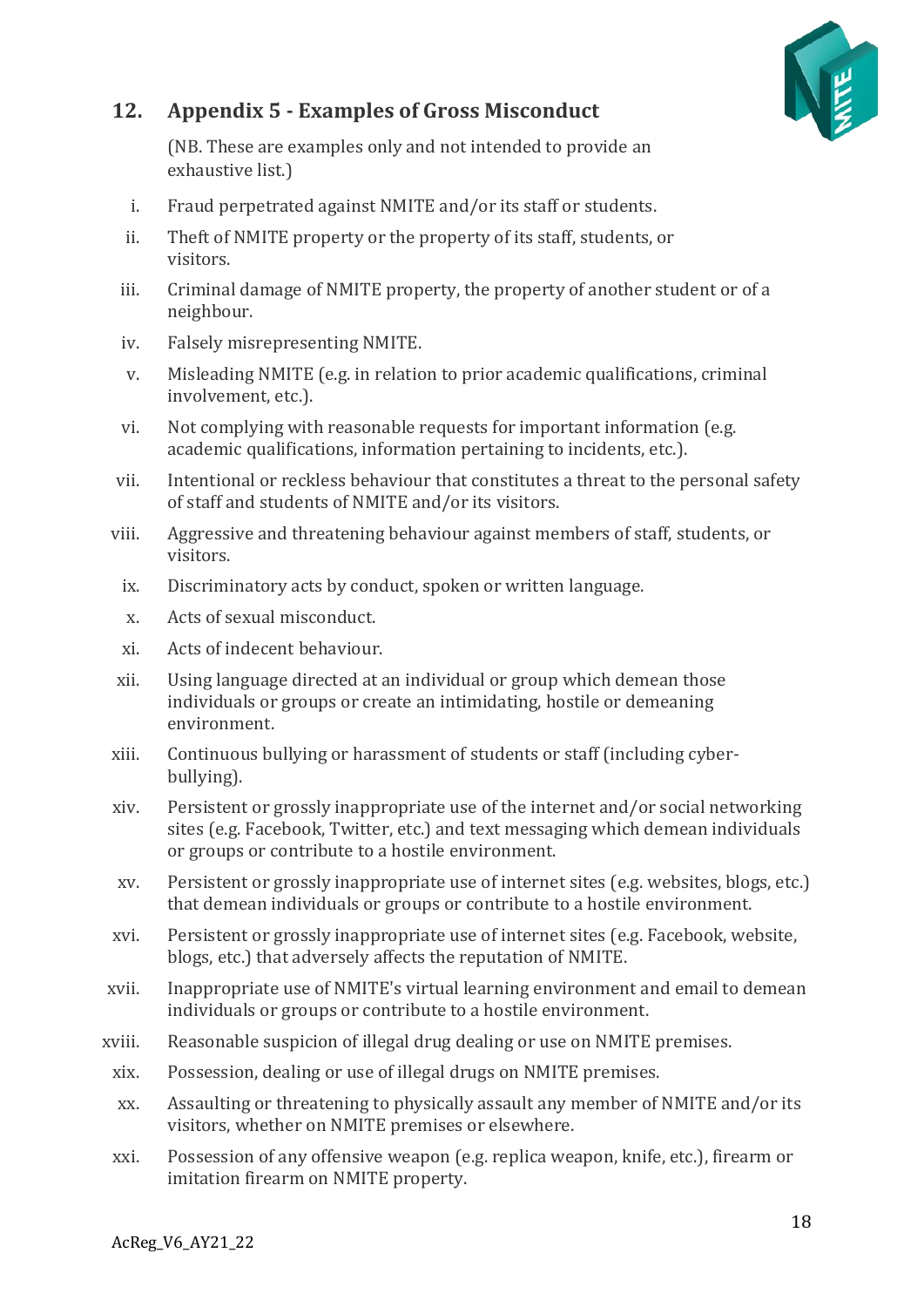

- xxii. Behaviour which brings NMITE into disrepute or which damages the good name of NMITE (e.g. antisocial behaviour in the neighbourhood, etc.).
- xxiii. Acts which violate the provisions of the health and safety rules, and regulations of NMITE and/or our partners.
- xxiv. Knowingly making a false accusation against a member of staff or a fellow student.
- xxv. Failure to comply with a previously imposed penalty under these procedures.
- xxvi. Persistent serious misconduct or disregard of a previous live written warning.
- xxvii. For students who are resident in NMITE owned or managed accommodation: serious or persistent breach of the Accommodation Licence Agreement.
- xxviii. Conviction for a criminal offence which affects NMITE's operation and/or reputation.
- xxix. Conduct judged by the Senior Leadership Team as serious.

**Note:** Where there is reason to believe that a student may have committed a criminal offence NMITE is committed to informing the police and reserves the right to defer any disciplinary proceedings until the police have completed their investigations, and the matter has been dealt with by the police or by a court of law.

### <span id="page-18-0"></span>**13. Appendix 6 - Sanctions following procedures dealing with Gross Misconduct**

The Student Disciplinary Panel may decide to impose one or more of the following sanctions (these are not exhaustive):

- i. Termination of the student's registration at NMITE.
- ii. Termination of the student's Accommodation Licence Agreement.
- iii. Exclude the student permanently from NMITE and from all its facilities and services including academic.
- iv. Exclude the student from a specified area of NMITE for a specified period.
- v. Exclude the student from all areas of NMITE for a specified period.
- vi. Exclude the student from residential accommodation for a specified period of time.
- vii. Exclude the student from all areas of NMITE except learning and teaching facilities for a specified period.
- viii. Exclude the student from NMITE events (e.g. Graduation Ceremony).
- ix. Issue a final written warning.
- x. Require the student to give an undertaking (in writing) as to their future conduct at NMITE.